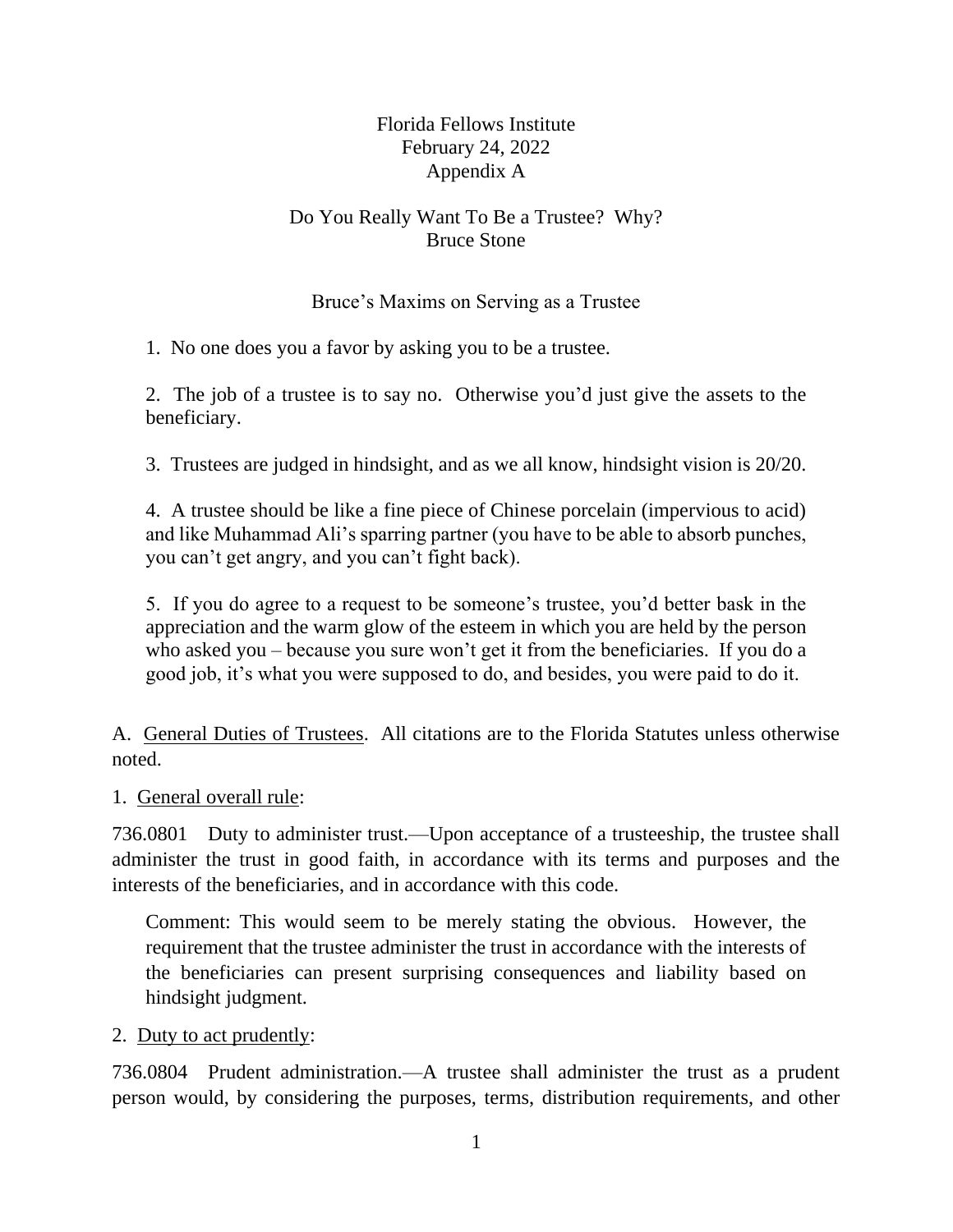circumstances of the trust. In satisfying this standard, the trustee shall exercise reasonable care, skill, and caution.

736.0901 Applicability of chapter 518.—A trustee shall invest trust property in accordance with chapter 518.

518.11 Investments by fiduciaries; prudent investor rule.—

(1) A fiduciary has a duty to invest and manage investment assets as follows:

(a) The fiduciary has a duty to invest and manage investment assets as a prudent investor would considering the purposes, terms, distribution requirements, and other circumstances of the trust. This standard requires the exercise of reasonable care and caution and is to be applied to investments not in isolation, but in the context of the investment portfolio as a whole and as a part of an overall investment strategy that should incorporate risk and return objectives reasonably suitable to the trust, guardianship, or probate estate. If the fiduciary has special skills, or is named fiduciary on the basis of representations of special skills or expertise, the fiduciary is under a duty to use those skills.

. . . .

(2) The provisions of this section may be expanded, restricted, eliminated, or otherwise altered by express provisions of the governing instrument, whether the instrument was executed before or after the effective date of this section. An express provision need not refer specifically to this statute. The fiduciary is not liable to any person for the fiduciary's reasonable reliance on those express provisions.

Comment: there is tension between these provisions concerning the duty to invest prudently (which can be waived) and the duty to act in the interests of the beneficiaries (which cannot be waived).

3. Duty of loyalty:

736.0802 Duty of loyalty.—

(1) As between a trustee and the beneficiaries, a trustee shall administer the trust solely in the interests of the beneficiaries.

# 4. Duty of impartiality:

736.0803 Impartiality.—If a trust has two or more beneficiaries, the trustee shall act impartially in administering the trust property, giving due regard to the beneficiaries' respective interests.

Comment: this duty is one that can be and often is waived by the terms of the trust. For example, the trust instrument might state that the settlor wants the trustee to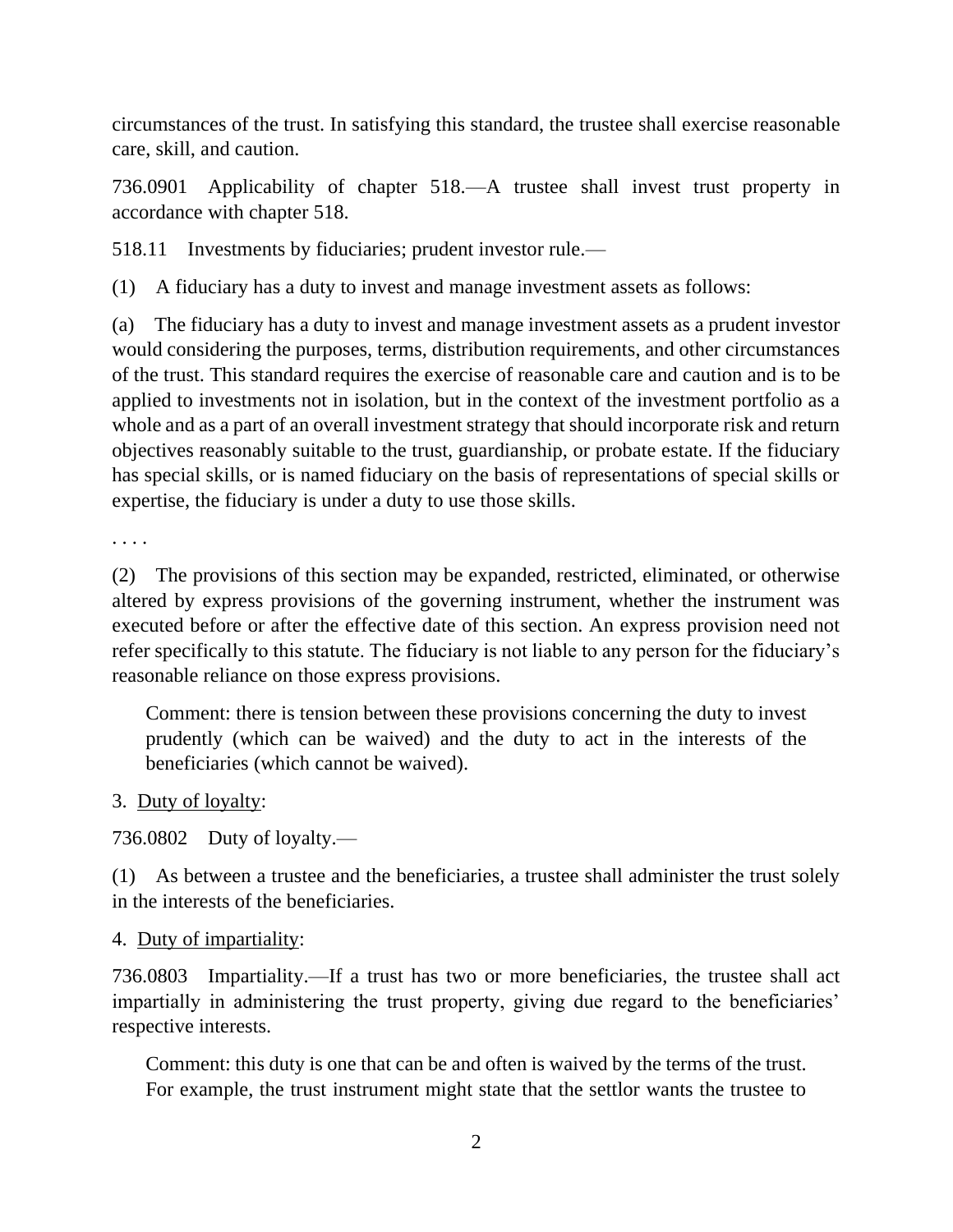give priority to the needs of the settlor's spouse over the needs of the settlor's children in deciding when to make discretionary distributions.

# 5. Duty to inform and account:

736.0813 Duty to inform and account.—The trustee shall keep the qualified beneficiaries of the trust reasonably informed of the trust and its administration.

(1) The trustee's duty to inform and account includes, but is not limited to, the following:

(a) Within 60 days after acceptance of the trust, the trustee shall give notice to the qualified beneficiaries of the acceptance of the trust, the full name and address of the trustee, and that the fiduciary lawyer-client privilege in s. 90.5021 applies with respect to the trustee and any attorney employed by the trustee.

(b) Within 60 days after the date the trustee acquires knowledge of the creation of an irrevocable trust, or the date the trustee acquires knowledge that a formerly revocable trust has become irrevocable, whether by the death of the settlor or otherwise, the trustee shall give notice to the qualified beneficiaries of the trust's existence, the identity of the settlor or settlors, the right to request a copy of the trust instrument, the right to accountings under this section, and that the fiduciary lawyer-client privilege in s. 90.5021 applies with respect to the trustee and any attorney employed by the trustee.

(c) Upon reasonable request, the trustee shall provide a qualified beneficiary with a complete copy of the trust instrument.

(d) A trustee of an irrevocable trust shall provide a trust accounting, as set forth in s. 736.08135, from the date of the last accounting or, if none, from the date on which the trustee became accountable, to each qualified beneficiary at least annually and on termination of the trust or on change of the trustee.

(e) Upon reasonable request, the trustee shall provide a qualified beneficiary with relevant information about the assets and liabilities of the trust and the particulars relating to administration.

Paragraphs (a) and (b) do not apply to an irrevocable trust created before the effective date of this code, or to a revocable trust that becomes irrevocable before the effective date of this code. Paragraph (a) does not apply to a trustee who accepts a trusteeship before the effective date of this code.

(2) A qualified beneficiary may waive the trustee's duty to account under paragraph (1)(d). A qualified beneficiary may withdraw a waiver previously given. Waivers and withdrawals of prior waivers under this subsection must be in writing. Withdrawals of prior waivers are effective only with respect to accountings for future periods.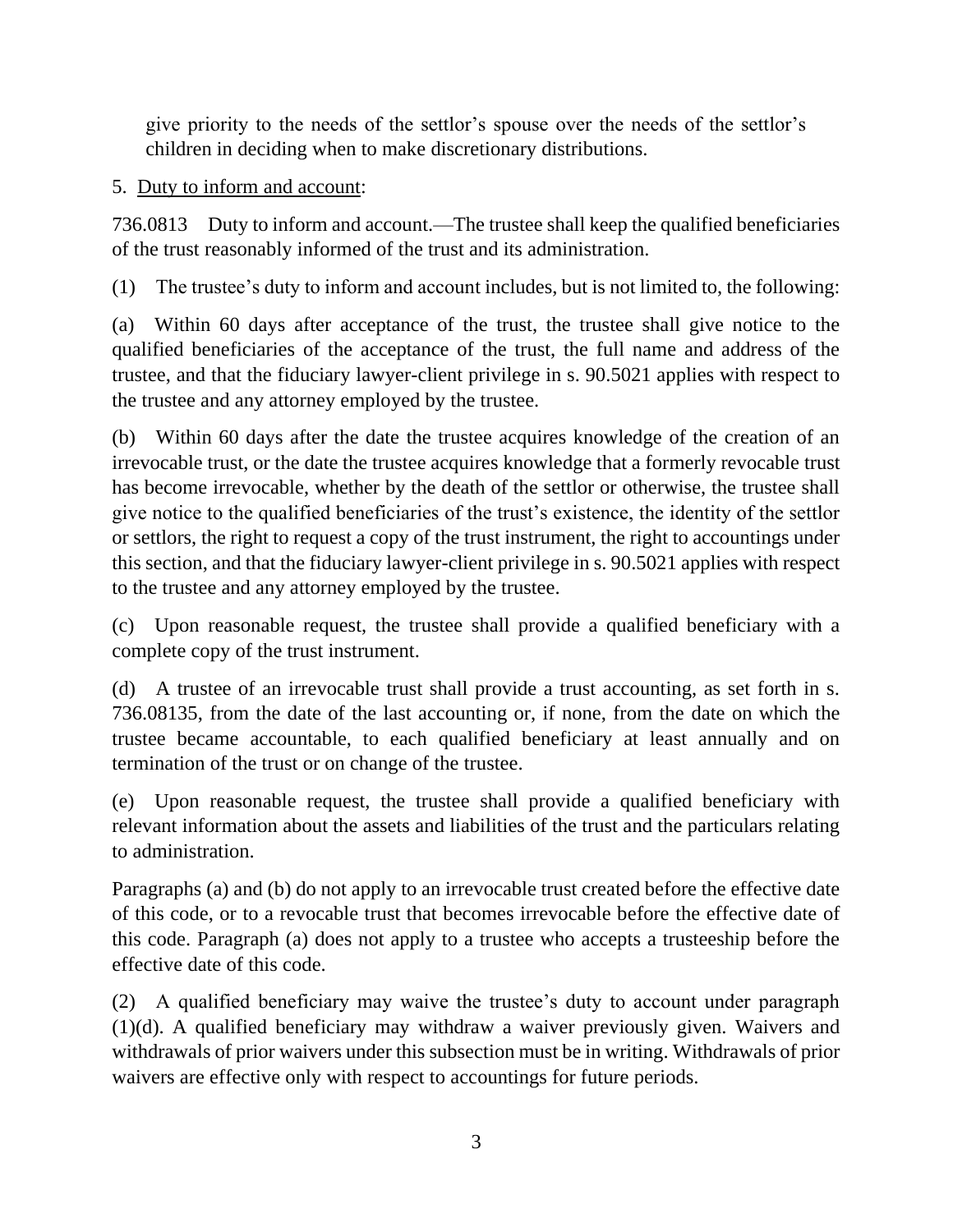(3) The representation provisions of part III apply with respect to all rights of a qualified beneficiary under this section.

(4) As provided in s. 736.0603(1), the trustee's duties under this section extend only to the settlor while a trust is revocable.

B. Mandatory duties. There are mandatory duties that cannot be waived, not even by the terms of the trust itself. It is very important, however, to note several 2018 amendments that are marked below to show changes from the prior version of the statutes.

736.0103(11) "Interests of the beneficiaries" means the beneficial interests intended by the settlor as provided in the terms of  $\alpha$  the trust.

736.0105 Default and mandatory rules.—

(2) The terms of a trust prevail over any provision of this code except:

(b) The duty of the trustee to act in good faith and in accordance with the terms and purposes of the trust and the interests of the beneficiaries.

(c) The requirement that a trust and its terms be for the benefit of the trust's beneficiaries, and that the trust have a purpose that is lawful, not contrary to public policy, and possible to achieve.

(s) The duty under s.  $736.0813(1)(c)$  and (d) to provide a complete copy of the trust instrument and to account to qualified beneficiaries.

(t) The duty under s.  $736.0813(1)$ (e) to respond to the request of a qualified beneficiary of an irrevocable trust for relevant information about the assets and liabilities of the trust and the particulars relating to trust administration.

736.0404 Trust purposes.—A trust may be created only to the extent the purposes of the trust are lawful, not contrary to public policy, and possible to achieve. A trust and its terms must be for the benefit of its beneficiaries.

C. Liabilities. The ordinary standard for determining liability is negligence and breach of fiduciary duty. Co-trustees who breach their duties are jointly and severally liable for damages.

736.1002 Damages for breach of trust.—

(1) A trustee who commits a breach of trust is liable for the greater of: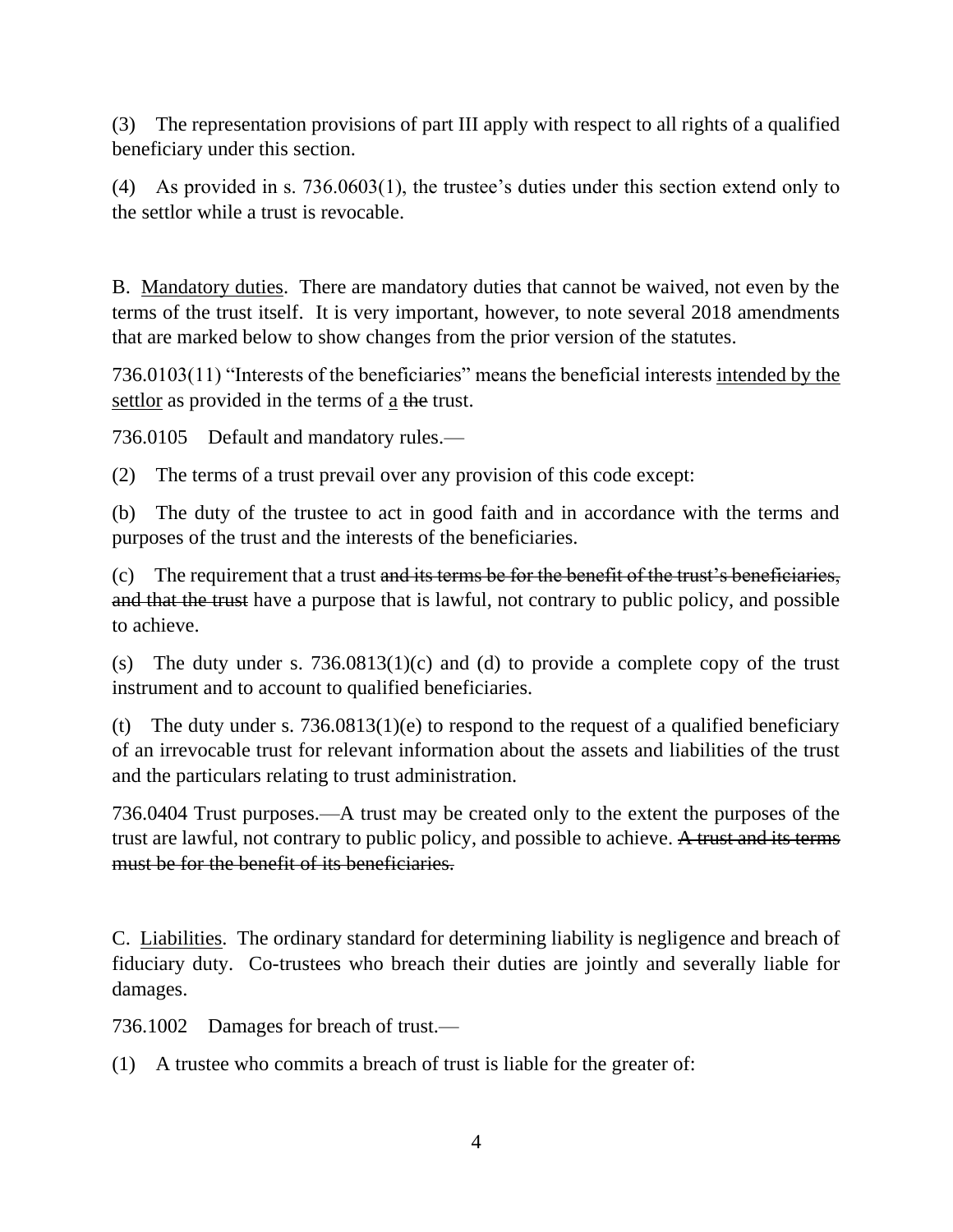(a) The amount required to restore the value of the trust property and trust distributions to what they would have been if the breach had not occurred, including lost income, capital gain, or appreciation that would have resulted from proper administration; or

(b) The profit the trustee made by reason of the breach.

(2) Except as otherwise provided in this subsection, if more than one person, including a trustee or trustees, is liable to the beneficiaries for a breach of trust, each liable person is entitled to pro rata contribution from the other person or persons. A person is not entitled to contribution if the person committed the breach of trust in bad faith. A person who received a benefit from the breach of trust is not entitled to contribution from another person to the extent of the benefit received.

. . . .

(5) The beneficiary's recovery of a judgment for breach of trust against one liable person does not of itself discharge other liable persons from liability for the breach of trust unless the judgment is satisfied. The satisfaction of the judgment does not impair any right of contribution.

(6) The judgment of the court in determining the liability of several defendants to the beneficiary for breach of trust is binding upon such defendants in determining the right of such defendants to contribution.

D. Federal tax liabilities. Trustees can be subject to personal liability for the unpaid tax liabilities of the settlor or the trust, beyond the remaining assets of the trust estate, in some circumstances.

31 U.S. Code § 3713 - Priority of Government Claims

(a) (1) A claim of the United States Government shall be paid first when—

(A) a person indebted to the Government is insolvent and—

(i) the debtor without enough property to pay all debts makes a voluntary assignment of property;

(ii) property of the debtor, if absent, is attached; or

(iii) an act of bankruptcy is committed; or

(B) the estate of a deceased debtor, in the custody of the executor or administrator, is not enough to pay all debts of the debtor.

(2) This subsection does not apply to a case under title 11.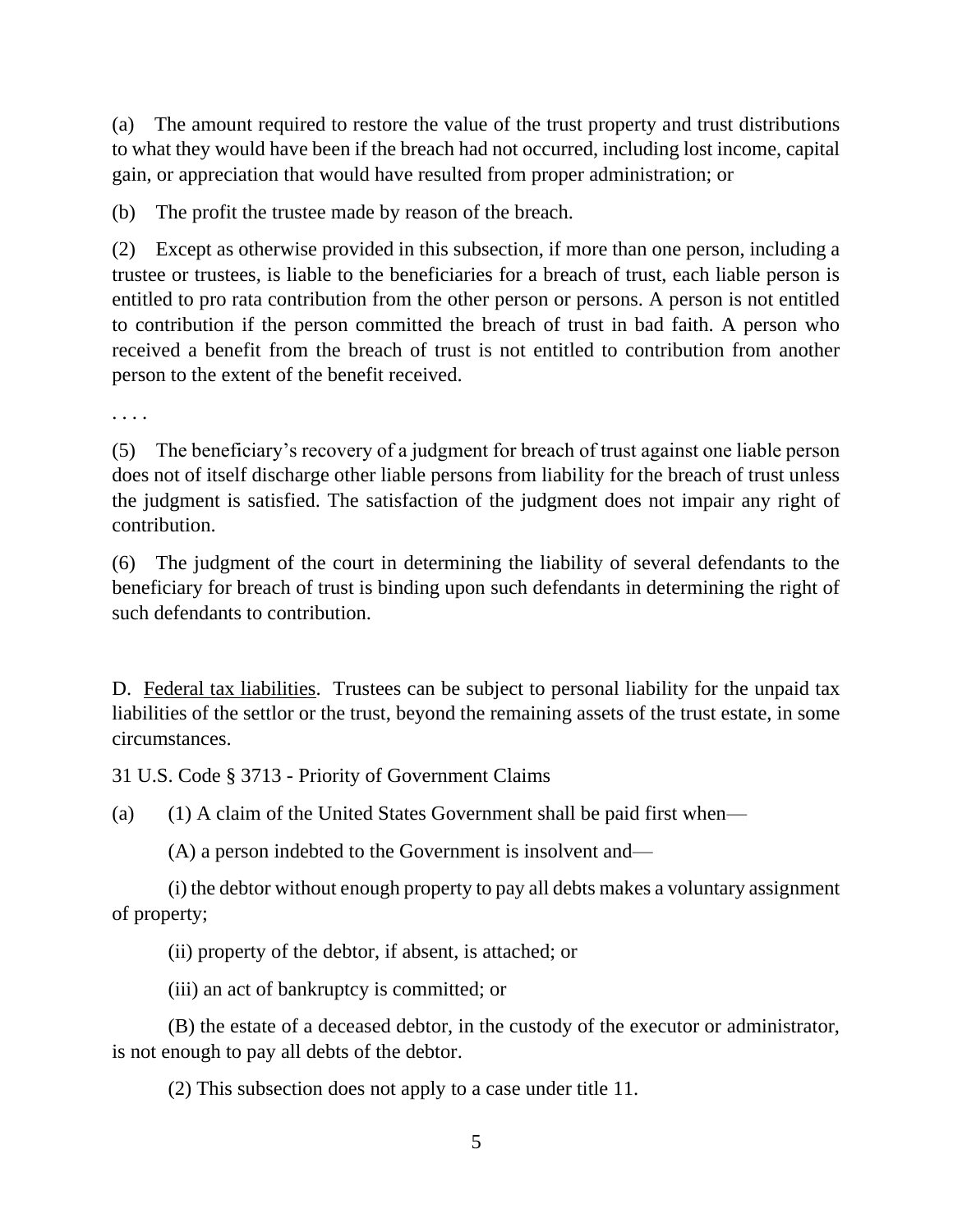(b) A representative of a person or an estate (except a trustee acting under title 11) paying any part of a debt of the person or estate before paying a claim of the Government is liable to the extent of the payment for unpaid claims of the Government.

For a good summary of potential liabilities of executors and trustees, see a paper by the Hodgson Russ law firm: [http://www.hodgsonruss.com/newsroom-publications-](http://www.hodgsonruss.com/newsroom-publications-8881.html)[8881.html.](http://www.hodgsonruss.com/newsroom-publications-8881.html)

E. Other personal liabilities. Trustees can also be subject to personal liability beyond the assets of the trust estate (and in some cases, exceeding the value of all assets that were ever part of the trust estate). Examples include unlimited personal liability for damages from ongoing environmental contamination and hazardous waste caused by trust assets or operations; tort liabilities for personal actions; and failure to indicate fiduciary capacity in contractual obligations.

F. Exoneration from liability. Within certain limitations, it is possible to structure the trustee's role so that the trustee will be liable only for egregious misconduct.

1. Permissible exoneration from liability.

736.1011 Exculpation of trustee.—

(1) A term of a trust relieving a trustee of liability for breach of trust is unenforceable to the extent that the term:

(a) Relieves the trustee of liability for breach of trust committed in bad faith or with reckless indifference to the purposes of the trust or the interests of the beneficiaries; or

(b) Was inserted into the trust instrument as the result of an abuse by the trustee of a fiduciary or confidential relationship with the settlor.

(2) An exculpatory term drafted or caused to be drafted by the trustee is invalid as an abuse of a fiduciary or confidential relationship unless:

(a) The trustee proves that the exculpatory term is fair under the circumstances.

(b) The term's existence and contents were adequately communicated directly to the settlor or the independent attorney of the settlor. This paragraph applies only to trusts created on or after July 1, 2007.

2. Example of trust clause exonerating trustee from personal liability.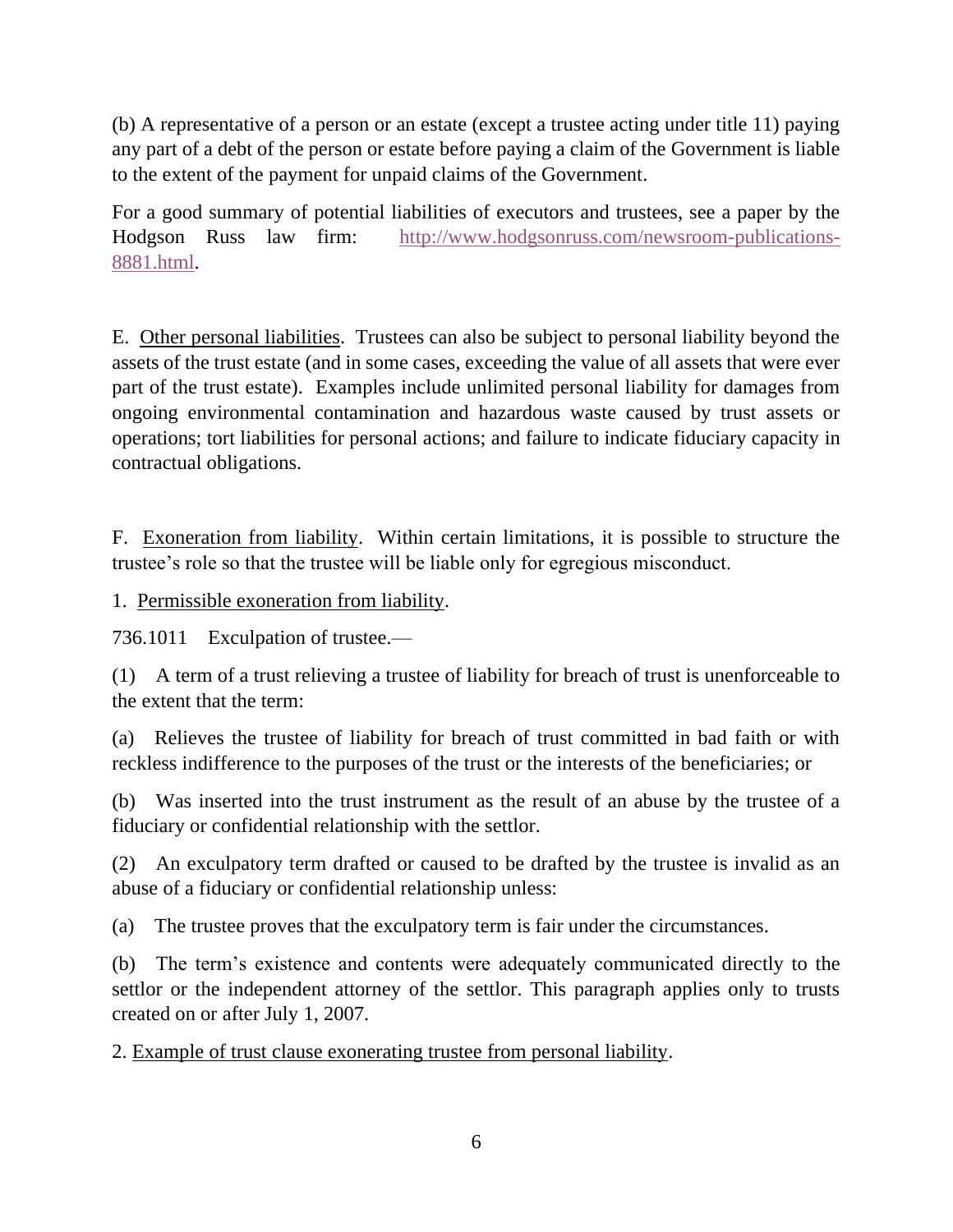I relieve each Trustee from all liability for his or her actions or failures to act as Trustee, even if a court finds the Trustee to have been negligent or in breach of fiduciary duty, but no Trustee will be relieved from liability caused by his or her actions or failures to act done in bad faith or with reckless indifference to the purposes of the trust or the interests of the beneficiaries.

### 3. Reliance on indemnification agreements.

The settlor of a trust might agree to indemnify the trustee from liability incurred by the trustee for actions or omissions while serving as trustee. But such an agreement could potentially be subject to challenge on public policy grounds if a trustee is found to have acted in bad faith or with reckless indifference, particularly if the beneficiaries who were harmed bear the economic burden of the indemnity (for example where a deceased settlor has agreed to indemnify the trustee, and the funds for indemnification come from the deceased settlor's estate that will pour over to the trust). Furthermore, if an individual indemnitor dies, the provisions of the indemnification agreement will become unenforceable unless the trustee files a timely claim in the probate proceedings for the indemnitor's estate. If the trustee also serves as personal representative of the deceased indemnitor's estate, or if the assets of the estate will pour over into the trust administered by the trustee seeking to preserve indemnification rights, the trustee will have a conflict of interest that likely will cause the trustee to be removed from office or to be supplanted by a temporary fiduciary appointed to serve during the existence of the conflict of interest.

G. Defense against beneficiary demands and lawsuits. A trustee who is without adequate personal resources could be subject to pressure to succumb to the demands of disaffected beneficiaries, because of the legal fees that the trustee would incur to defend itself if sued by the beneficiary for breach of fiduciary duty.

1. Procedure required for trustee to pay its legal defense costs from trust assets.

736.0802 Duty of loyalty.—

. . . .

(10) Payment of costs or attorney's fees incurred in any proceeding from the assets of the trust may be made by the trustee without the approval of any person and without court authorization, unless the court orders otherwise as provided in paragraph (b).

(a) If a claim or defense based upon a breach of trust is made against a trustee in a proceeding, the trustee shall provide written notice to each qualified beneficiary of the trust whose share of the trust may be affected by the payment of attorney's fees and costs of the intention to pay costs or attorney's fees incurred in the proceeding from the trust prior to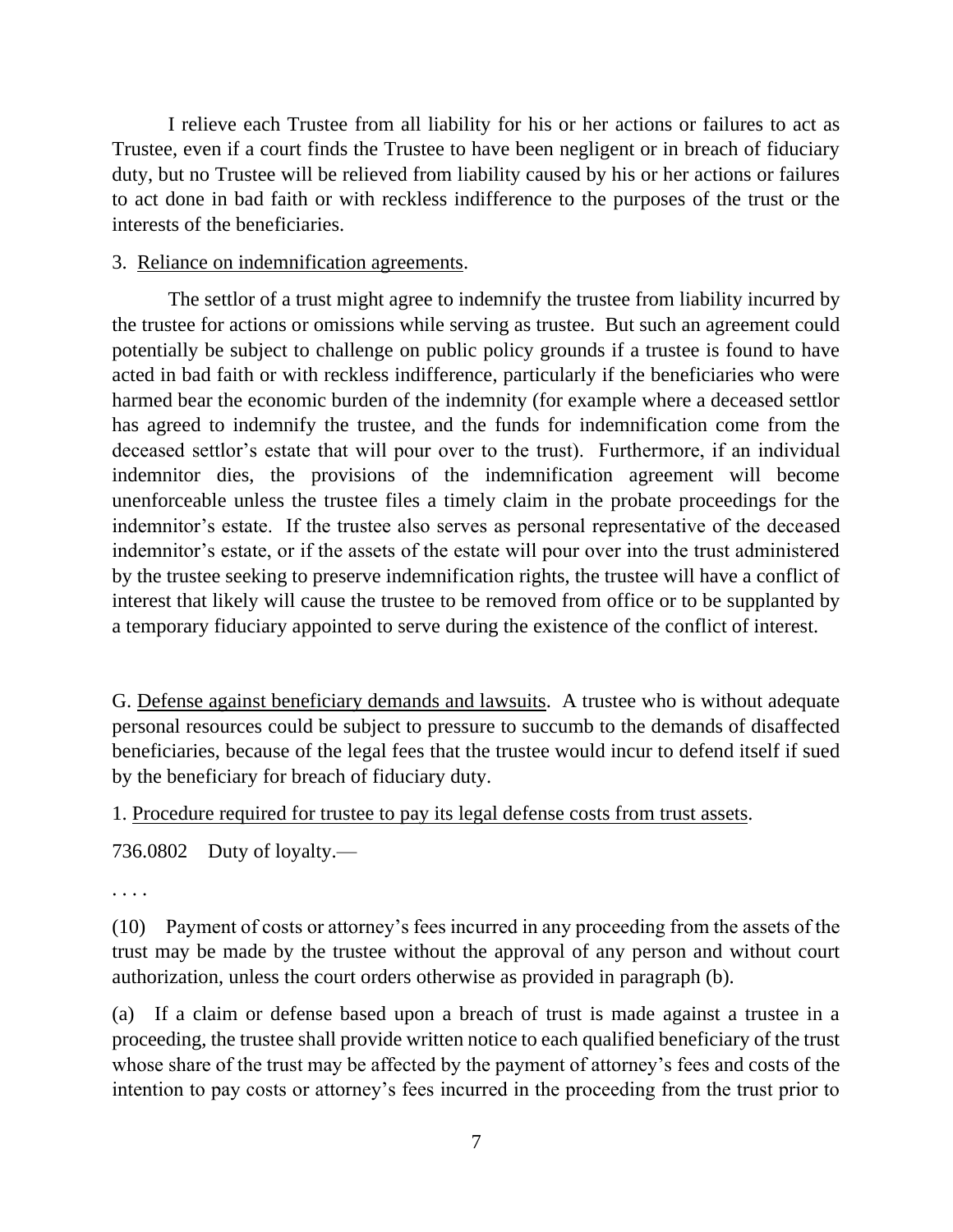making payment. The written notice shall be delivered by sending a copy by any commercial delivery service requiring a signed receipt, by any form of mail requiring a signed receipt, or as provided in the Florida Rules of Civil Procedure for service of process. The written notice shall inform each qualified beneficiary of the trust whose share of the trust may be affected by the payment of attorney's fees and costs of the right to apply to the court for an order prohibiting the trustee from paying attorney's fees or costs from trust assets. If a trustee is served with a motion for an order prohibiting the trustee from paying attorney's fees or costs in the proceeding and the trustee pays attorney's fees or costs before an order is entered on the motion, the trustee and the trustee's attorneys who have been paid attorney's fees or costs from trust assets to defend against the claim or defense are subject to the remedies in paragraphs (b) and (c).

(b) If a claim or defense based upon breach of trust is made against a trustee in a proceeding, a party must obtain a court order to prohibit the trustee from paying costs or attorney's fees from trust assets. To obtain an order prohibiting payment of costs or attorney's fees from trust assets, a party must make a reasonable showing by evidence in the record or by proffering evidence that provides a reasonable basis for a court to conclude that there has been a breach of trust. The trustee may proffer evidence to rebut the evidence submitted by a party. The court in its discretion may defer ruling on the motion, pending discovery to be taken by the parties. If the court finds that there is a reasonable basis to conclude that there has been a breach of trust, unless the court finds good cause, the court shall enter an order prohibiting the payment of further attorney's fees and costs from the assets of the trust and shall order attorney's fees or costs previously paid from assets of the trust to be refunded. An order entered under this paragraph shall not limit a trustee's right to seek an order permitting the payment of some or all of the attorney's fees or costs incurred in the proceeding from trust assets, including any fees required to be refunded, after the claim or defense is finally determined by the court. If a claim or defense based upon a breach of trust is withdrawn, dismissed, or resolved without a determination by the court that the trustee committed a breach of trust after the entry of an order prohibiting payment of attorney's fees and costs pursuant to this paragraph, the trustee may pay costs or attorney's fees incurred in the proceeding from the assets of the trust without further court authorization.

(c) If the court orders a refund under paragraph (b), the court may enter such sanctions as are appropriate if a refund is not made as directed by the court, including, but not limited to, striking defenses or pleadings filed by the trustee. Nothing in this subsection limits other remedies and sanctions the court may employ for the failure to refund timely.

(d) Nothing in this subsection limits the power of the court to review fees and costs or the right of any interested persons to challenge fees and costs after payment, after an accounting, or after conclusion of the litigation.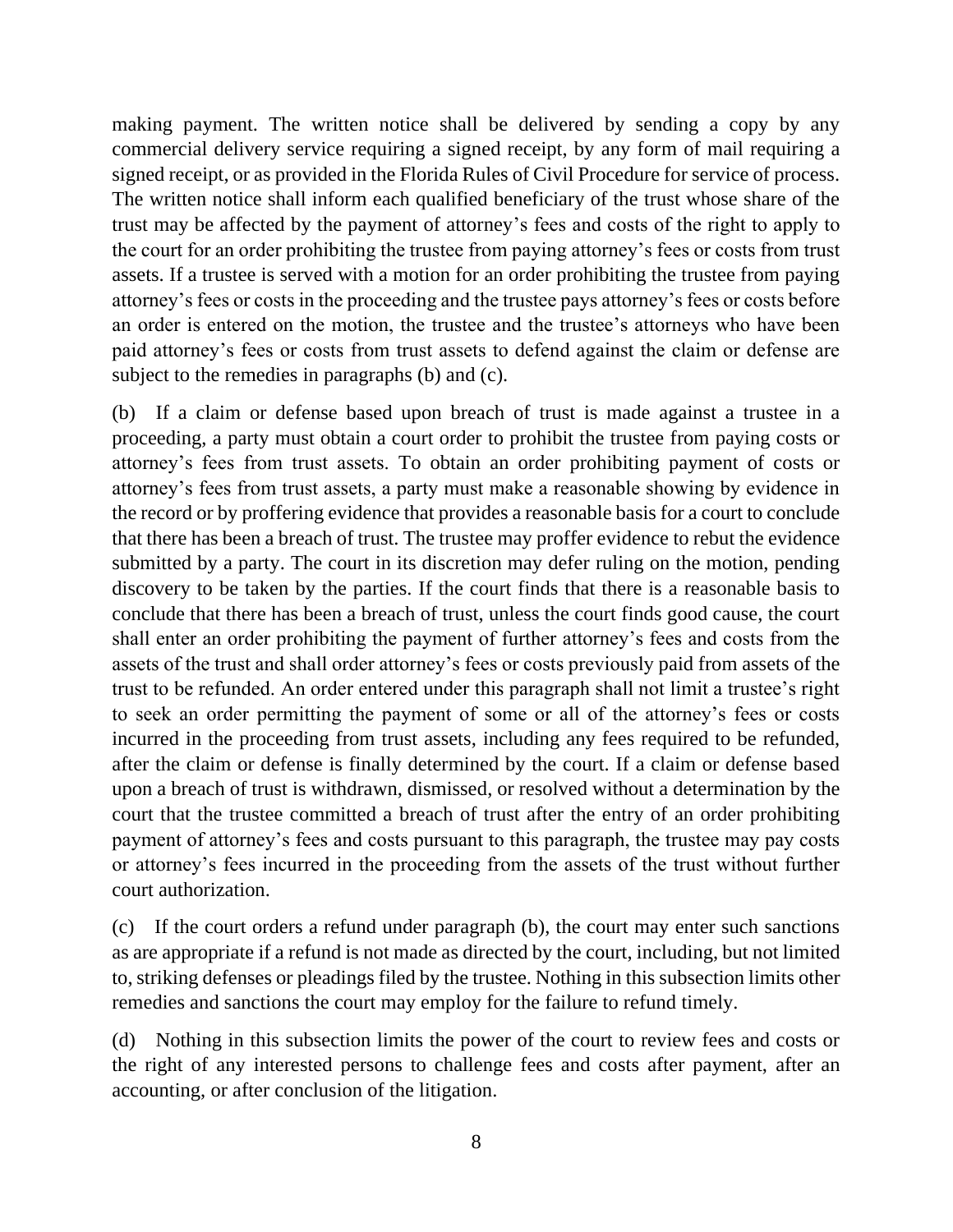(e) Notice under paragraph (a) is not required if the action or defense is later withdrawn or dismissed by the party that is alleging a breach of trust or resolved without a determination by the court that the trustee has committed a breach of trust.

#### 2. Example of trust clause permitting trustee to pay legal defense costs from trust assets.

If a beneficiary brings proceedings against a Trustee for breach of fiduciary duty or some other reason, the Trustee may have a conflict of interest that ordinarily would prevent it from paying legal fees and costs from the trust estate to defend itself. That could result in a financial burden on someone named to serve as a Trustee, make someone who has been selected to serve as a Trustee reluctant to accept the position, and make it possible to cause someone serving as Trustee to be intimidated in the performance of the Trustee's duties because of the threats of proceedings that might force the Trustee to pay fees and costs from the Trustee's personal or institutional resources. For those reasons, any such conflict of interest is deliberately and intentionally waived so that the Trustee can hire counsel to defend himself, herself, or itself if proceedings are threatened or brought against him, her, or it for any reason (whether by a beneficiary or by someone else) and pay all reasonable fees and costs for his, her, or its defense from the trust estate while the proceeding is pending without approval or permission from any person, tribunal, or authority, regardless of any law to the contrary. The Trustees are not required to notify the beneficiaries or any other person, tribunal, or authority of these payments except through annual or other periodic accountings required by law. Fees may be awarded, disallowed, or allocated in whole or in part upon conclusion of the proceedings, as provided by law. The Trustee will account for all such fees and costs paid by him, her, or it as provided by law, subject to the following. No fees or costs that have been incurred by any individual Trustee shall be disallowed, and no fees or costs of any other person shall be assessed or charged to that individual Trustee personally, unless that individual Trustee acted in bad faith or with reckless indifference to the purposes of the trust or the beneficial interests of the beneficiaries

#### H. Ok, what if I'm just an employee and not a trustee?

#### 1. Fletcher Cyclopedia of the Law of Corporations.

#### § 1135. Statement of the general rules

It is the general rule that an individual is personally liable for all torts the individual committed, notwithstanding the person may have acted as an agent or under directions of another. This rule applies to torts committed by those acting in their official capacities as officers or agents of a corporation. It is immaterial that the corporation may also be liable.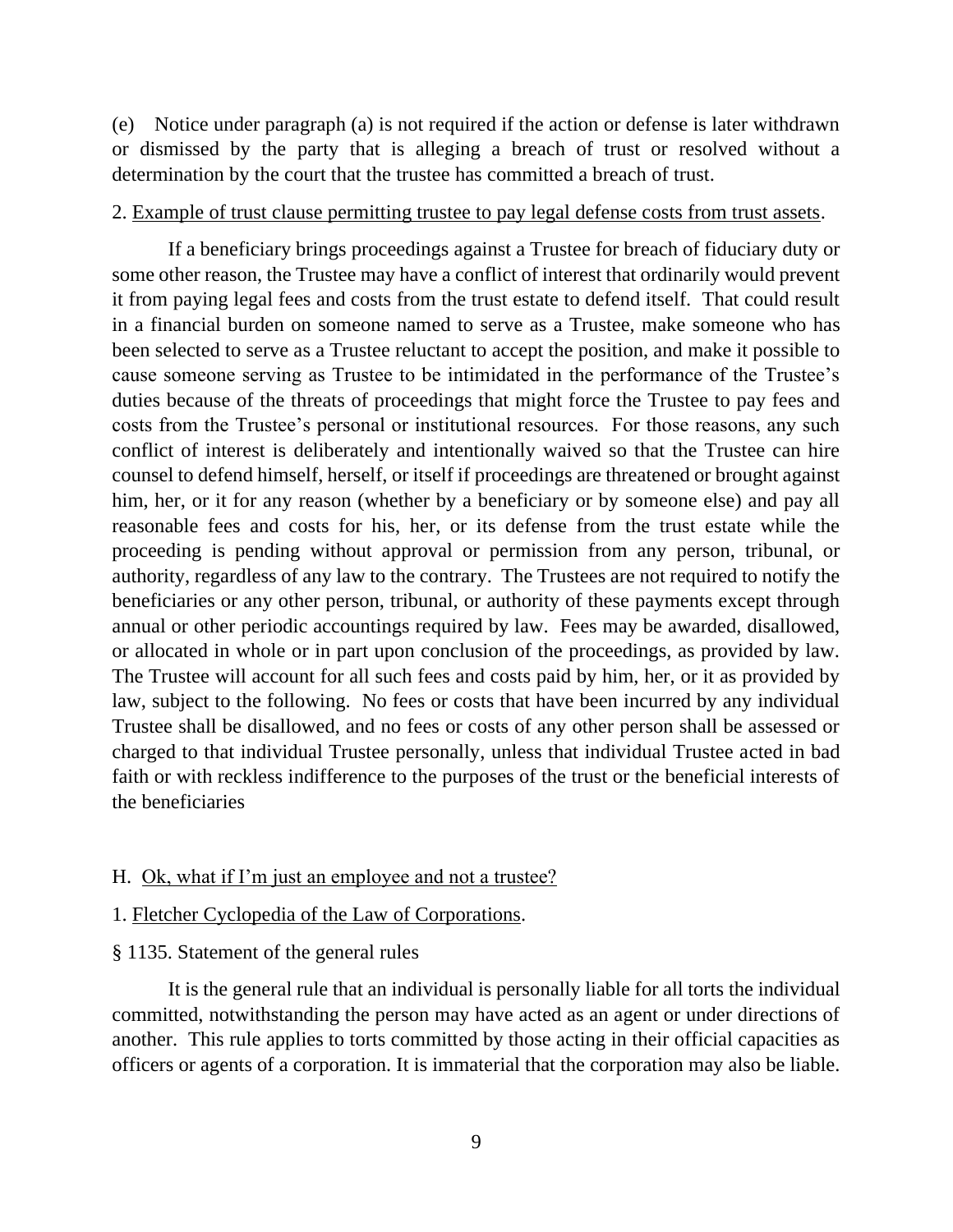Under the responsible corporate officer doctrine, if a corporate officer participates in the wrongful conduct, or knowingly approves the conduct, the officer, as well as the corporation, is liable for the penalties. The responsible corporate officer doctrine applies to public welfare offenses that impose strict liability by plain language and intent. The person injured may hold either liable, and generally, the injured party may hold both as joint tortfeasors.

Corporate officers are liable for their torts, although committed when acting officially, even though the acts were performed for the benefit of the corporation and without profit to the officer personally. Corporate officers, charged in law with affirmative official responsibility in the management and control of the corporate business, cannot avoid personal liability for wrongs committed by claiming they did not authorize and direct what was done in the regular course of that business, with their knowledge and with their consent or approval, or such acquiescence on their part as warrants inferring such consent or approval. However, more than mere knowledge may be required in order to hold an officer liable. The plaintiff must show some form of participation by the officer in the tort, or at least show that the officer directed, controlled, approved, or ratified the decision that led to the plaintiff's injury. If an officer or director has constructive knowledge of fraudulent acts, it may be enough to attach personal liability. Circumstantial evidence, such as the way a corporation transacts business, can be used to prove constructive knowledge, and direct evidence may not be needed. A corporate officer or director may not seek shelter from liability in the defense that he or she was only following orders. Personal liability attaches regardless of whether the breach was accomplished through malfeasance, misfeasance or nonfeasance. However, there is authority that a corporate officer cannot be held personally liable for nonfeasance.

Personal liability for the torts of officers does not depend on the same grounds as "piercing the corporate veil," that is inadequate capitalization, use of the corporate form for fraudulent purposes, or failure to comply with the formalities of corporate organization. The true basis of liability is the officer's violation of some duty owed to a third person that injures such third person.

2. Beaubien v. Cambridge Consolidated, Ltd, 652 So.2d 936 (Fla .5th DCA 1995). "It is well settled that an individual acting for a corporate trustee may be personally liable to third persons injured by his actions even if the individual was acting as agent for the corporation. Such corporate agents owe duties not only to the corporation, but also to the beneficiaries of a trust administered by the corporation. William Fratcher, IV Scott on Trusts, sec. 326.3 (1989). In this case, the plaintiffs clearly alleged that Carr was acting as the corporate trustee's agent -- manager -- administrator -- and that his actions or inactions caused them a loss. Under Florida law, such an individual may be held personally liable where a tort has been committed."